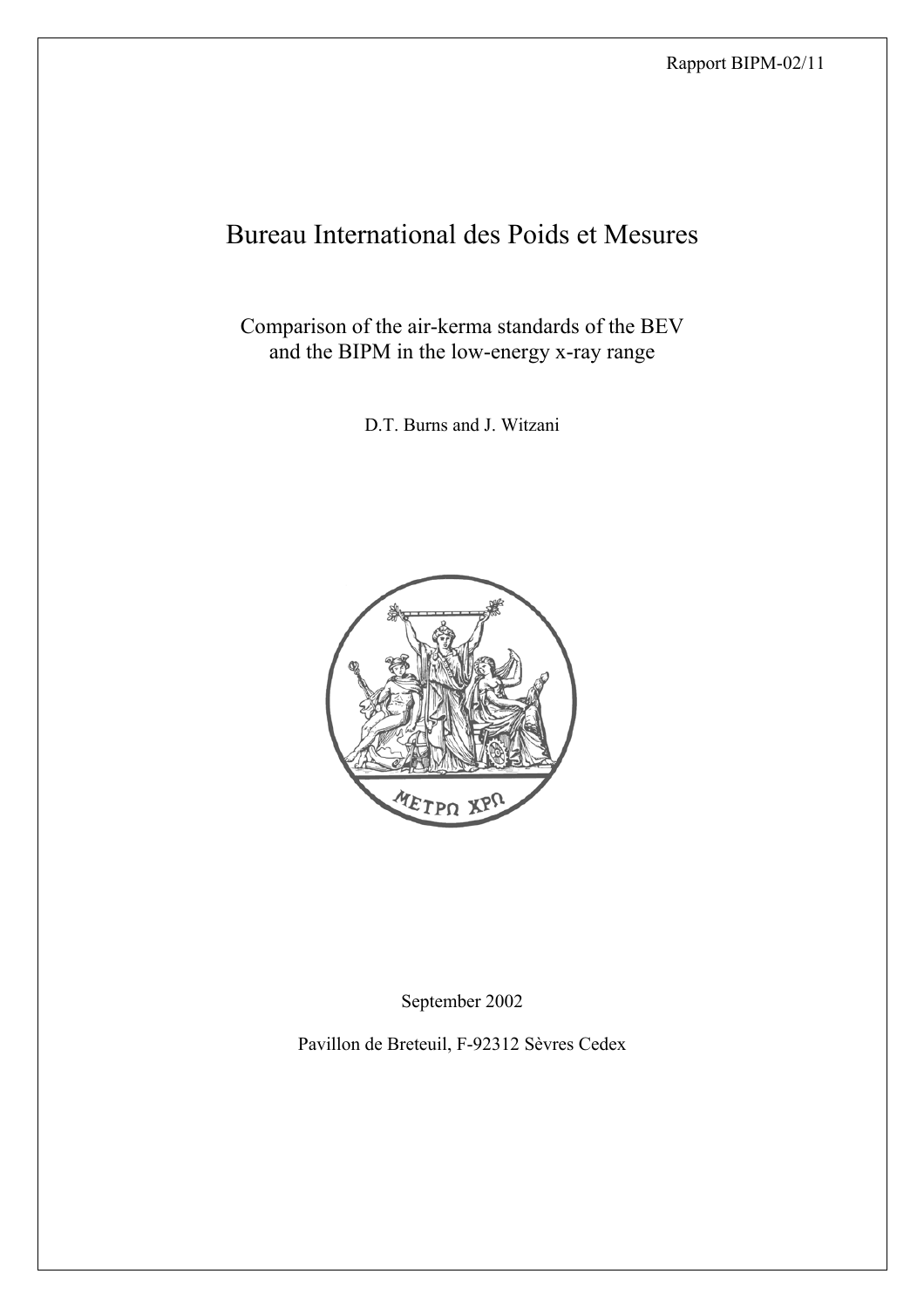# **Comparison of the air-kerma standards of the BEV and the BIPM in the low-energy x-ray range**

by D.T. Burns and J. Witzani\*

Bureau International des Poids et Mesures, F-92312 Sèvres Cedex \*Bundesamt für Eich- und Vermessungswesen, A-1163 Vienna, Austria

**Abstract** A direct comparison has been made between the air-kerma standards of the BEV and the BIPM in the low-energy x-ray range. The results at the different radiation qualities show the standards to be in reasonable agreement with respect to the combined relative standard uncertainty of the comparison of  $2.4 \times 10^{-3}$ .

#### **1. Introduction**

A direct comparison has been made between the air-kerma standards of the Bundesamt für Eichund Vermessungswesen (BEV), Austria, and the Bureau International des Poids et Mesures (BIPM) in the x-ray range from 10 kV to 50 kV. The comparison took place at the BIPM in March 2001 using the reference conditions recommended by the CCRI [1].

#### **2. Determination of the air-kerma rate**

For a free-air ionization chamber standard with measuring volume *V*, the air-kerma rate is determined by the relation

$$
\dot{K} = \frac{I}{\rho_{\text{air}} V} \frac{W_{\text{air}}}{e} \frac{1}{1 - g_{\text{air}}} \prod_{i} k_{i}
$$
 (1)

where  $\rho_{\text{air}}$  is the density of air under reference conditions, *I* is the ionization current under the same conditions,  $W_{air}$  is the mean energy expended by an electron of charge  $e$  to produce an ion pair in air, *g*air is the fraction of the initial electron energy lost by bremsstrahlung production in air, and  $\Pi$   $k_i$  is the product of the correction factors to be applied to the standard.

The values used for the physical constants  $\rho_{air}$  and  $W_{air}/e$  are given in Table 1. For use with this dry-air value for  $\rho_{air}$ , the ionization current *I* must be corrected for humidity and for the difference between the density of the air of the measuring volume at the time of measurement and the value given in the table<sup>1</sup>.

## **3. Details of the standards**

 $\overline{a}$ 

Both free-air chamber standards used in the present comparison are of the conventional parallelplate design. The measuring volume *V* is defined by the diameter of the chamber aperture and the length of the collecting region. The BIPM air-kerma standard is described in [2] and [3]. The BEV-PKK standard has not previously been compared with the BIPM standard. Its main dimensions, the measuring volume and the polarizing voltage, and those of the BIPM standard, are shown in Table 2.

<sup>&</sup>lt;sup>1</sup> For an air temperature *T*, pressure *P* and relative humidity 50 % in the measuring volume, this involves a temperature correction  $T/T_0$ , a pressure correction  $P_0/P$ , a humidity correction  $k_h = 0.9980$ , and the factor 1.0002 to account for the change in the compressibility of dry air between  $T \sim 293$  K and  $T_0 = 273.15$  K.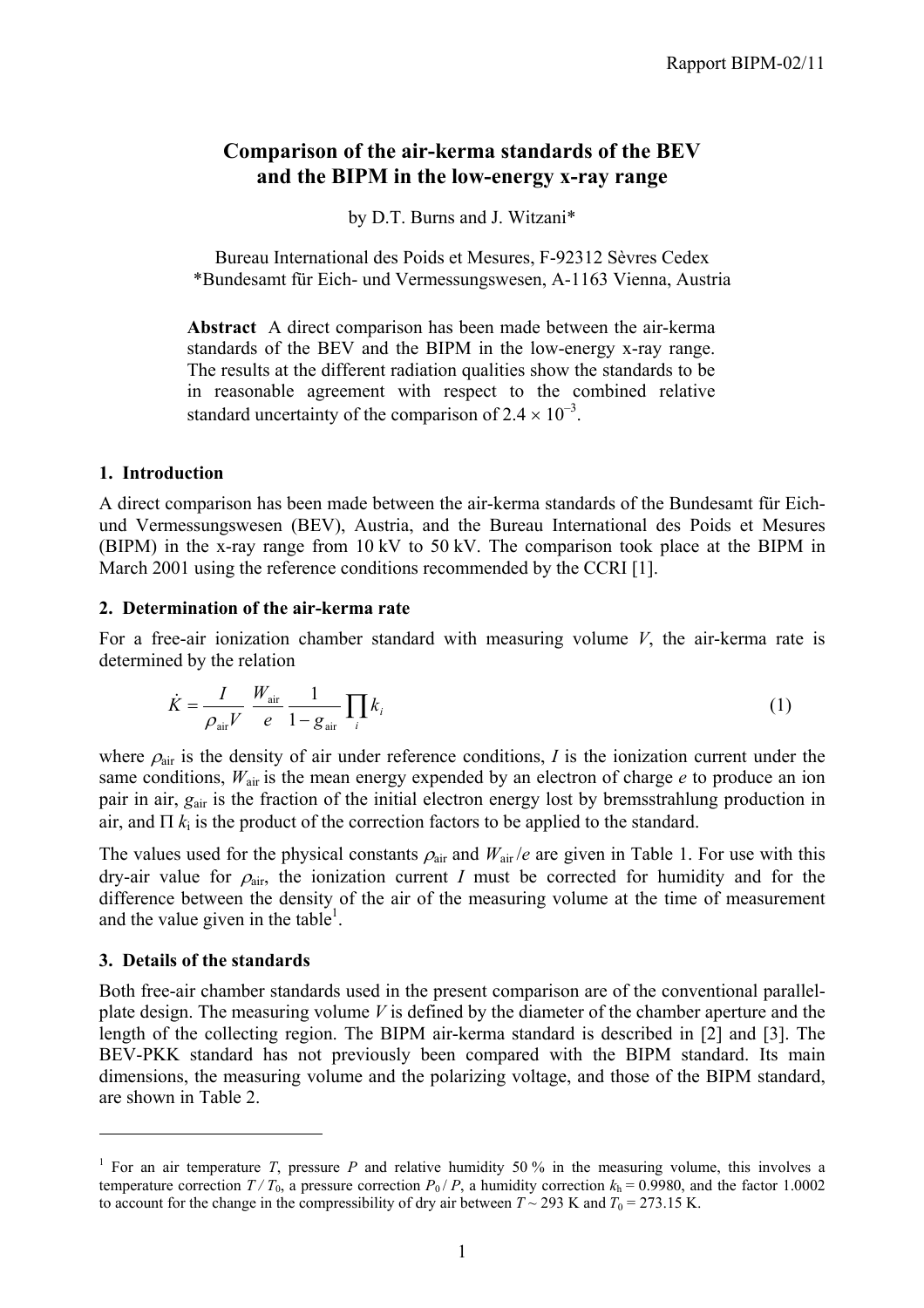| Constant                         | Value                     | $u_i$ ' |
|----------------------------------|---------------------------|---------|
| $\rho_{\text{air}}$ <sup>+</sup> | 1.2930 kg m <sup>-3</sup> | 0.0001  |
| $W_{\rm air}/e$                  | 33.97 J $C^{-1}$          | 0.0015  |

# **Table 1. Physical constants used in the determination of the air-kerma rate**

 $\ddot{\tau}$  *u<sub>i</sub>* is the relative standard uncertainty.

 $\ddagger$  Density of dry air at  $T_0 = 273.15$  K and  $P_0 = 101.325$  kPa.

| Standard                  | <b>BIPM</b> | <b>BEV</b> |
|---------------------------|-------------|------------|
| Aperture diameter / mm    | 9.941       | 8.024      |
| Air path length / mm      | 100.0       | 63.64      |
| Collecting length / mm    | 15.466      | 40.822     |
| Electrode separation / mm | 70          | 60         |
| Collector width / mm      | 71          | 60         |
| Measuring volume / $mm3$  | 1200.4      | 2064.3     |
| Polarizing voltage / V    | 1500        | 1600       |

**Table 2. Main characteristics of the standards**

# **3. Comparison procedure**

## *3.1 BIPM irradiation facility and reference beam qualities*

The comparison was carried out in the BIPM low-energy x-ray laboratory, which houses a constant-potential generator and a tungsten-anode x-ray tube with an inherent filtration of 1 mm beryllium. A beryllium filter of thickness 2.16 mm is added (for all radiation qualities) so that the half-value layer (HVL) of the present 10 kV radiation quality matches that of the original BIPM x-ray tube. The generating potential is stabilized using an additional feedback system of the BIPM. Rather than use a transmission monitor, the anode current is measured and the ionization chamber current normalized for any deviation from the reference anode current. The resulting variation in the BIPM free-air chamber current over the duration of a comparison is normally not more than  $3 \times 10^{-4}$  in relative value. The radiation qualities used in the range from 10 kV to 50 kV are those recommended by the CCRI [1] and are given in Table 3 in ascending HVL from left to right.

# *3.2 Correction factors*

The correction factors applied to the ionization current measured at each radiation quality, together with their associated uncertainties, are given in Table 4 for the BIPM standard and in Table 5 for the BEV standard.

The largest correction at low energies is that due to the attenuation of the x-ray fluence along the air path between the reference plane and the centre of the collecting volume. The correction factor  $k_a$  is evaluated using the measured air-attenuation coefficients  $\mu_{air}$  given in Table 3. In practice, the values used for *k*a take account of the temperature and pressure of the air in the standard at the time of the measurements. The value for  $k_a$  for the BEV chamber at 10 kV has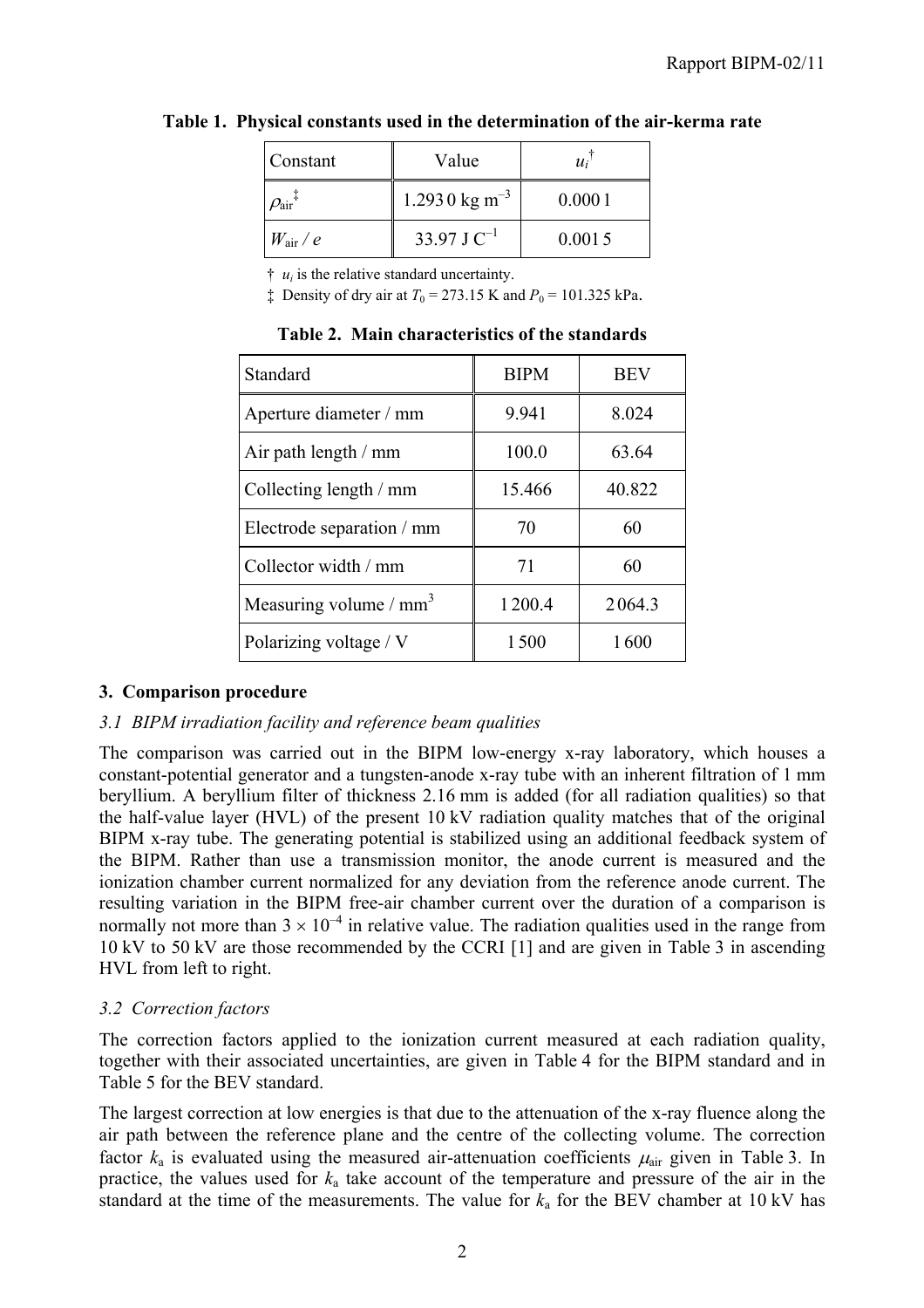been increased by the factor 1.001 1 to account for the larger mean air-attenuation coefficient for an air path length of 64 mm (the values given in Table 3 were measured at the BIPM for an air path length of 100 mm). This effect is negligible at the other radiation qualities. Ionization measurements are also corrected for changes in air attenuation arising from variations in the temperature and pressure of the ambient air between the radiation source and the reference plane.

| Radiation quality                                         | 10 kV    | 30 kV  | $25$ kV | 50 kVb | 50 kVa |
|-----------------------------------------------------------|----------|--------|---------|--------|--------|
| Generating potential / kV                                 | 10       | 30     | 25      | 50     | 50     |
| Additional Al filtration / mm                             | $\Omega$ | 0.2082 | 0.3723  | 1.0082 | 3.989  |
| Al HVL / mm                                               | 0.037    | 0.169  | 0.242   | 1.017  | 2.262  |
| $\mu_{\text{air}}^{\dagger}$ / $10^{-3}$ mm <sup>-1</sup> | 1.764    | 0.435  | 0.310   | 0.090  | 0.045  |
| $K_{\text{BIPM}}$ / mGy s <sup>-1</sup>                   | 1.00     | 1.00   | 1.00    | 1.00   | 1.00   |

**Table 3. Characteristics of the BIPM reference radiation qualities**

† Air attenuation coefficient at 293.15 K and 100 kPa, measured at the BIPM for an air path length of 100 mm.

| Radiation quality                | 10 kV  | 30 kV  | $25$ kV | 50 kVb | 50 kVa | $u_{iA}$ | $u_{iB}$ |
|----------------------------------|--------|--------|---------|--------|--------|----------|----------|
| Air attenuation $k_a^{\dagger}$  | 1.1921 | 1.0424 | 1.0309  | 1.0091 | 1.0046 | 0.0002   | 0.0001   |
| Scattered radiation $k_{\rm sc}$ | 0.9944 | 0.9956 | 0.9957  | 0.9966 | 0.9971 |          | 0.0007   |
| Electron loss $k_e$              | 1.0000 | 1.0000 | 1.0000  | 1.0000 | 1.0000 |          | 0.0001   |
| Ion recombination $k_s$          | 1.0006 | 1.0007 | 1.0007  | 1.0007 | 1.0007 | 0.0001   | 0.0001   |
| Polarity $k_{pol}$               | 1.0005 | 1.0005 | 1.0005  | 1.0005 | 1.0005 | 0.0001   |          |
| Field distortion $k_d$           | 1.0000 | 1.0000 | 1.0000  | 1.0000 | 1.0000 |          | 0.0007   |
| Aperture edge transmission $k_1$ | 1.0000 | 1.0000 | 1.0000  | 1.0000 | 1.0000 |          | 0.0001   |
| Wall transmission $k_p$          | 1.0000 | 1.0000 | 1.0000  | 1.0000 | 1.0000 | 0.0001   |          |
| Humidity $k_h$                   | 0.9980 | 0.9980 | 0.9980  | 0.9980 | 0.9980 |          | 0.0003   |
| $1-g_{\text{air}}$               | 1.0000 | 1.0000 | 1.0000  | 1.0000 | 1.0000 |          | 0.0001   |

**Table 4. Correction factors for the BIPM standard**

† These are nominal values for 293.15 K and 100 kPa; each measurement is corrected using the air temperature and pressure measured at the time.

All measured ionization currents are corrected for ion recombination. The measured values for the ion recombination correction  $k<sub>s</sub>$  for the BIPM standard are given in Table 4. For the BEV standard, the values for *k*s given in Table 5 for the BIPM air-kerma rates are derived from measurements of initial and volume recombination at the BEV.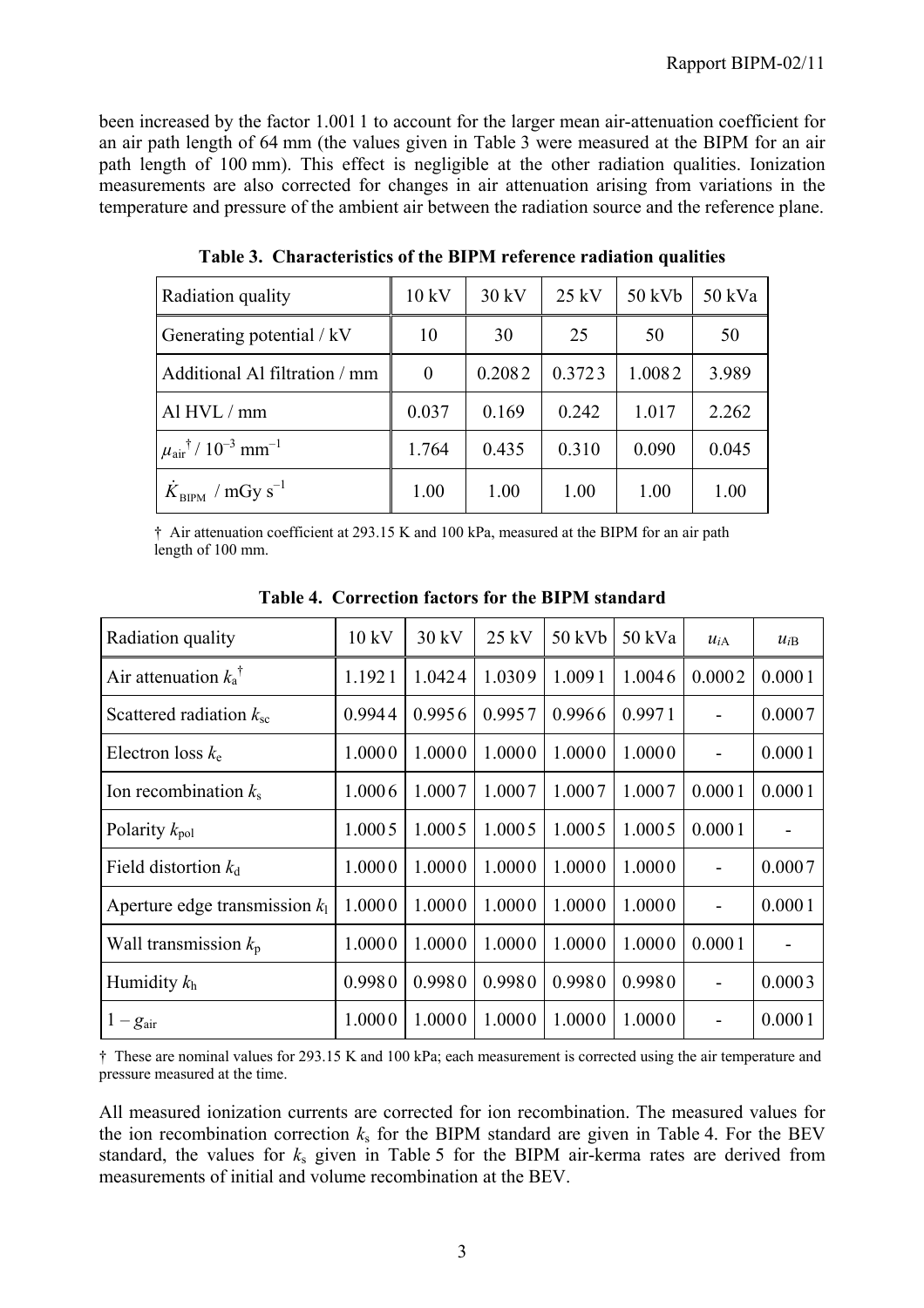| Radiation quality                | 10 kV  | 30 kV  | 25 kV  | 50 kVb | 50 kVa | $u_{iA}$ | $u_{iB}$ |
|----------------------------------|--------|--------|--------|--------|--------|----------|----------|
| Air attenuation $k_a^{\dagger}$  | 1.1188 | 1.0281 | 1.0199 | 1.0057 | 1.0029 | 0.0002   | 0.0001   |
| Scattered radiation $k_{\rm sc}$ | 0.9950 | 0.9960 | 0.9960 | 0.9970 | 0.9970 |          | 0.0010   |
| Electron loss $k_e$              | 1.0000 | 1.0000 | 1.0000 | 1.0000 | 1.0010 |          | 0.0005   |
| Ion recombination $k_s$          | 1.0008 | 1.0008 | 1.0008 | 1.0008 | 1.0008 | 0.0003   | 0.0006   |
| Field distortion $k_d$           | 1.0000 | 1.0000 | 1.0000 | 1.0000 | 1.0000 |          | 0.0010   |
| Aperture edge transmission $k_1$ | 1.0000 | 1.0000 | 1.0000 | 1.0000 | 1.0000 |          | 0.0002   |
| Wall transmission $k_p$          | 1.0000 | 1.0000 | 1.0000 | 1.0000 | 1.0000 | 0.0002   | 0.0002   |
| Humidity $k_h$                   | 0.9980 | 0.9980 | 0.9980 | 0.9980 | 0.9980 |          | 0.0003   |
| $1-g_{\text{air}}$               | 0.9999 | 0.9998 | 0.9998 | 0.9998 | 0.9997 |          | 0.0002   |

**Table 5. Correction factors for the BEV standard**

† These are nominal values for 293.15 K and 100 kPa; each measurement is corrected using the air temperature and pressure measured at the time.

#### *3.3 Chamber positioning and measurement procedure*

The BEV chamber was positioned close to the BIPM chamber and both remained fixed throughout the comparison; the alternation of measurements between chambers was carried out by displacement of the radiation source. Alignment on the beam axis was measured to around 0.1 mm and this position was reproducible to better than 0.01 mm. An off-axis displacement of 0.1 mm produces a relative change in the measured current of no more than  $3 \times 10^{-4}$  at 10 kV and at 50 kV. No correction is applied for the radial non-uniformity of the beam over the different aperture diameters. The reference plane for each chamber was positioned at 500 mm from the radiation source for all qualities. This distance was measured to 0.03 mm and was reproducible to better than 0.01 mm. The beam diameter in the reference plane is 45 mm.

The air temperature for the BEV chamber was taken to be that of the ambient air, an assumption which is normally good to around 0.05 K. The leakage current was measured before and after each series of ionization current measurements and a correction made based on the mean of these leakage measurements. For both chambers the relative leakage current was less than  $3 \times 10^{-5}$ . The relative standard uncertainty of the mean of a series of seven measurements for the BEV standard at each polarity was typically  $1 \times 10^{-4}$ , the polarity difference being around  $2 \times 10^{-4}$ . Taking into account a relative standard uncertainty of  $3 \times 10^{-4}$  arising from the typical day-to-day repeatability of current measurements in the BIPM facility, a type A relative standard uncertainty of  $4 \times 10^{-4}$  is taken for current measurements using the BEV chamber. For the BIPM standard, two sets of seven current measurements were made (positive polarity only), the mean current being determined with a relative standard uncertainty of typically  $2 \times 10^{-4}$ .

#### **4. Supporting measurements**

#### *4.1 Indirect comparison using transfer chamber*

At the same time as the direct comparison, a transfer chamber type Exradin A11TW, serial number 118, was calibrated at the BIPM. This chamber had previously been calibrated a number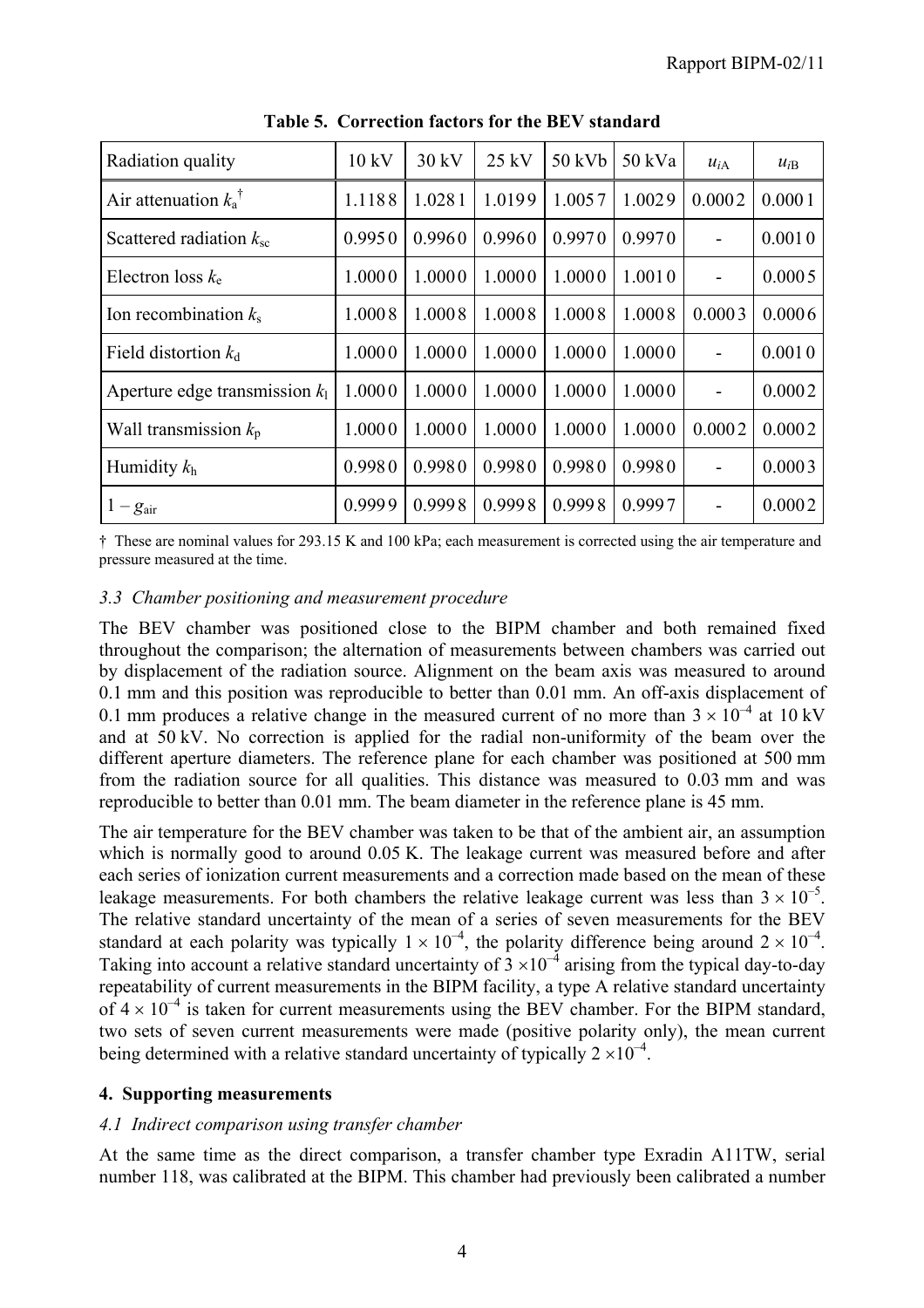of times at the BEV and subsequent to the BIPM measurements was recalibrated at the BEV. No build-up cap was used for the calibrations at either laboratory.

The calibration conditions at the two laboratories differ somewhat. The BEV calibrations were carried out at a distance of 600 mm with field diameter 100 mm, whereas the BIPM calibrations were at 500 mm with field diameter 95 mm. The BEV HVLs and air-kerma rates are given in Table 6 and those for the BIPM in Table 3. A small recombination correction (at most  $5 \times 10^{-4}$  in relative value) is applied to the BEV calibrations to account for the higher air-kerma rates than those at the BIPM.

The calibration coefficients at 20  $^{\circ}$ C and 101.325 kPa and for a polarizing voltage of 300 V (negative polarity) are given in Table 6. The BEV value at each radiation quality is the result of a single calibration before and after the BIPM measurements. A decrease is evident for all of the qualities, indicating a change in the chamber response. The statistical relative standard uncertainty of the BEV mean value at each quality is estimated to be  $1.1 \times 10^{-3}$ . The BIPM values are the results of a single calibration at each quality; a standard uncertainty of  $5 \times 10^{-4}$  is assumed which represents the typical short-term repeatability of BIPM calibrations for wellbehaved ionization chambers.

| Radiation quality                                      | 10 kV  | $30 \text{ kV}$ | $25 \text{ kV}$ | 50 kVb | 50 kVa |
|--------------------------------------------------------|--------|-----------------|-----------------|--------|--------|
| BEV Al HVL / mm                                        | 0.034  | 0.170           | 0.244           | 1.000  | 2.232  |
| BEV air-kerma rate / $mGy s^{-1}$                      | 2.00   | 3.04            | 2.75            | 3.07   | 0.75   |
| $N_{K,\text{BEV}}$ (pre-comp) / Gy $\mu\text{C}^{-1}$  | 33.279 | 32.704          | 32.730          | 32.475 | 32.004 |
| $N_{K,\text{BIPM}}$ / Gy $\mu\text{C}^{-1}$            | 33.283 | 32.765          | 32.816          | 32.551 | 32.095 |
| $N_{K,\text{BEV}}$ (post-comp) / Gy $\mu\text{C}^{-1}$ | 33.255 | 32.648          | 32.677          | 32.406 | 31.963 |
| $N_{K,\mathrm{BEV}}/N_{K,\mathrm{BIPM}}$               | 0.9995 | 0.9973          | 0.9966          | 0.9966 | 0.9965 |

**Table 6. Calibration coefficients for transfer chamber A11TW / 118**

Given these statistical uncertainties, the ratios of the BEV and BIPM calibration coefficients are consistent for the different radiation qualities, except for the result at 10 kV. This may be due to the correction for air attenuation and its dependence on air density, or to the effect on the response of the transfer chamber of differences in the BEV and BIPM 10 kV qualities. The combined relative standard uncertainty for BEV calibrations is  $3.7 \times 10^{-3}$ , except for the 10 kV quality where it is  $6.1 \times 10^{-3}$  (the higher value due to the air-attenuation correction). For the BIPM the value is  $2.0 \times 10^{-3}$ . The results of the indirect comparison are in close agreement with those of the direct comparison and confirm the calibration capability of each laboratory.

## *4.2 Comparison of apertures*

Using an appropriate adaptor, the BEV aperture of diameter 8.024 mm was alternated in the BIPM chamber with the BIPM aperture of diameter 9.941 mm. The parameter of interest, *i*a, is the ionization current per unit aperture area and the ratio  $i_{\text{a BEV}}/i_{\text{a BIPM}}$  was measured as a function of radiation quality. The results are given in Table 7.

The spread of the results is consistent with the statistical standard uncertainty of  $3 \times 10^{-4}$  for each measured value. The mean value 0.999 1 differs from unity by an amount which is consistent with the stated volume uncertainties (Table 8).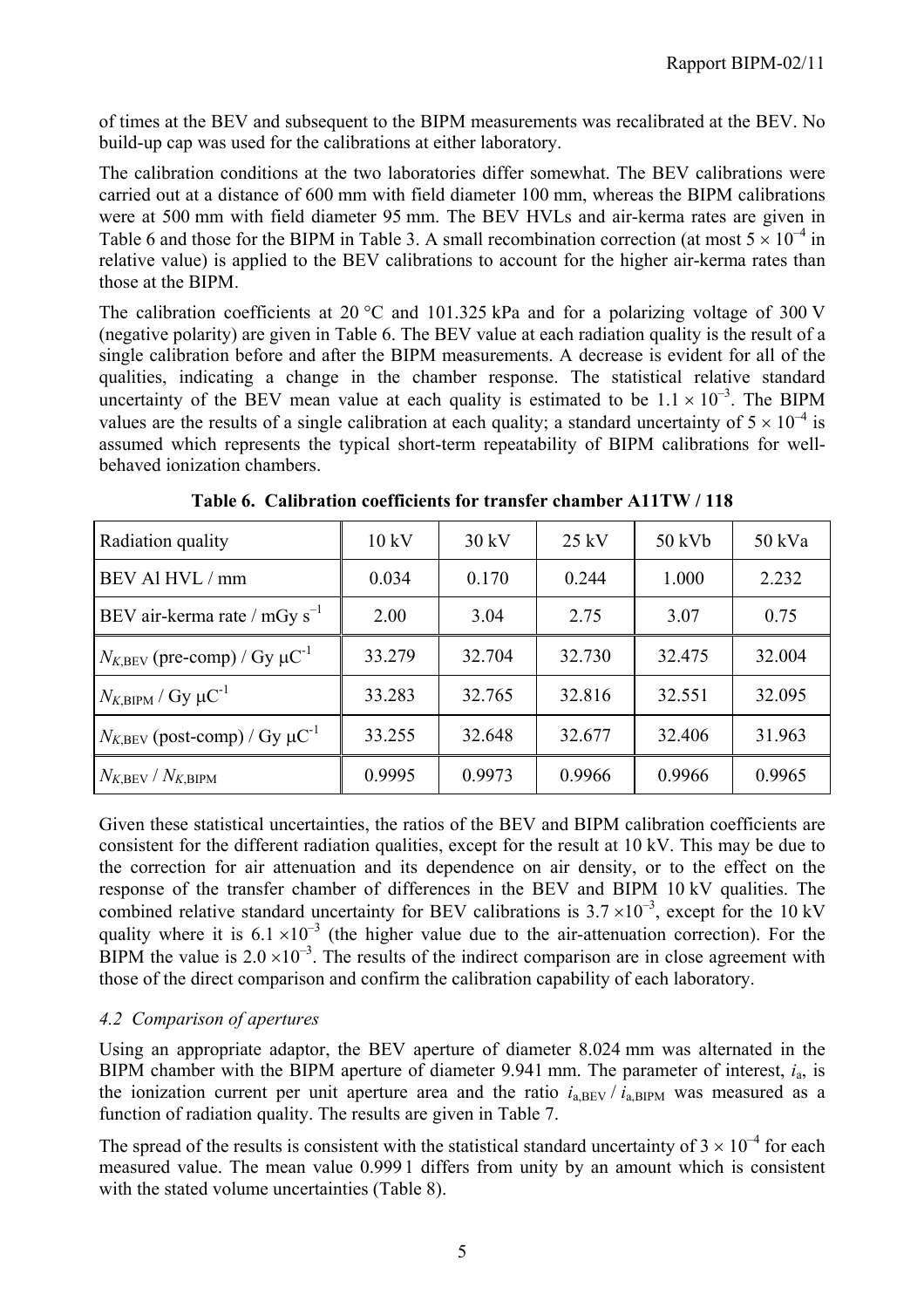| Radiation quality                  | 10 kV  | 30 kV  | $25$ kV | 50 kVb | 50 kVa |
|------------------------------------|--------|--------|---------|--------|--------|
| $l_{\rm a,BEV}$ / $l_{\rm a,BIPM}$ | 0.9990 | 0.9995 | 0.9994  | 0.9988 | 0.9988 |

|  |  |  |  | Table 7. Results of aperture comparison |
|--|--|--|--|-----------------------------------------|
|--|--|--|--|-----------------------------------------|

## *4.3 Alternative treatment of air-attenuation correction*

For the main comparison, the BEV and BIPM chambers were each positioned with the reference plane of the aperture positioned in the plane where the air-kerma rate is to be determined. For this standard method of operation, ionization current measurements are corrected for air attenuation between the aperture plane and the centre of the measurement volume using the airattenuation coefficients  $\mu_{air}$  measured at the BIPM, as given in Table 3.

An alternative series of measurements was made with the BEV standard moved away from the x-ray source by 36.36 mm so that the centres of the measurement volumes were aligned. Under these conditions the air-attenuation correction cancels and the ratio of the BEV and BIPM ionization currents per unit irradiated collecting volume (corrected for  $k_{sc}$ ,  $k_e$ ,  $k_s$ ,  $k_d$ ,  $k_l$ ,  $k_p$  and *k*pol) should be the same. Knowledge of the irradiated collecting volume requires the position of the focus to be known. This is uncertain at the level of perhaps 1 mm, which gives rise to an uncertainty in the comparison result (using this method) of  $3 \times 10^{-4}$ .

Two sets of measurements were made, yielding a comparison result BEV / BIPM of 0.996 2 for the 10 kV radiation quality and 0.996 7 for the 50 kVb quality. Given the statistical uncertainties and the  $3 \times 10^{-4}$  arising from the uncertainty of the position of the focus, these are in satisfactory agreement with the results of the main comparison and confirm the BIPM determination of  $\mu_{air}$ .

# **5. Uncertainties**

The uncertainties associated with the primary standards and with the results of the comparison are listed in Table 8.

| Standard                                                                   |                          | <b>BIPM</b> | <b>BEV</b> |          |  |  |
|----------------------------------------------------------------------------|--------------------------|-------------|------------|----------|--|--|
| Relative standard uncertainty                                              | $u_{iA}$                 | $u_{iB}$    |            | $u_{iB}$ |  |  |
| Ionization current                                                         | 0.0002                   | 0.0002      | 0.0004     | 0.0002   |  |  |
| Volume                                                                     | 0.0003                   | 0.0005      |            | 0.0010   |  |  |
| Positioning                                                                | 0.0001<br>0.0001         |             | 0.0001     | 0.0001   |  |  |
| Correction factors (excl. $k_h$ )                                          | 0.0003<br>0.0010         |             | 0.0004     | 0.0017   |  |  |
| Humidity $k_h$                                                             | 0.0003                   |             |            | 0.0003   |  |  |
| Physical constants                                                         |                          | 0.0015      |            | 0.0015   |  |  |
|                                                                            | 0.0006                   | 0.0019      | 0.0006     | 0.0025   |  |  |
| $K_{\rm Standard}$                                                         | 0.0020<br>0.0026         |             |            |          |  |  |
| $\dot{K}_{\scriptscriptstyle\rm BEV}/\dot{K}_{\scriptscriptstyle\rm BIPM}$ | $u_c = 0.0024^{\dagger}$ |             |            |          |  |  |

**Table 8. Uncertainties associated with the comparison results**

† Takes account of correlations in Type B uncertainties.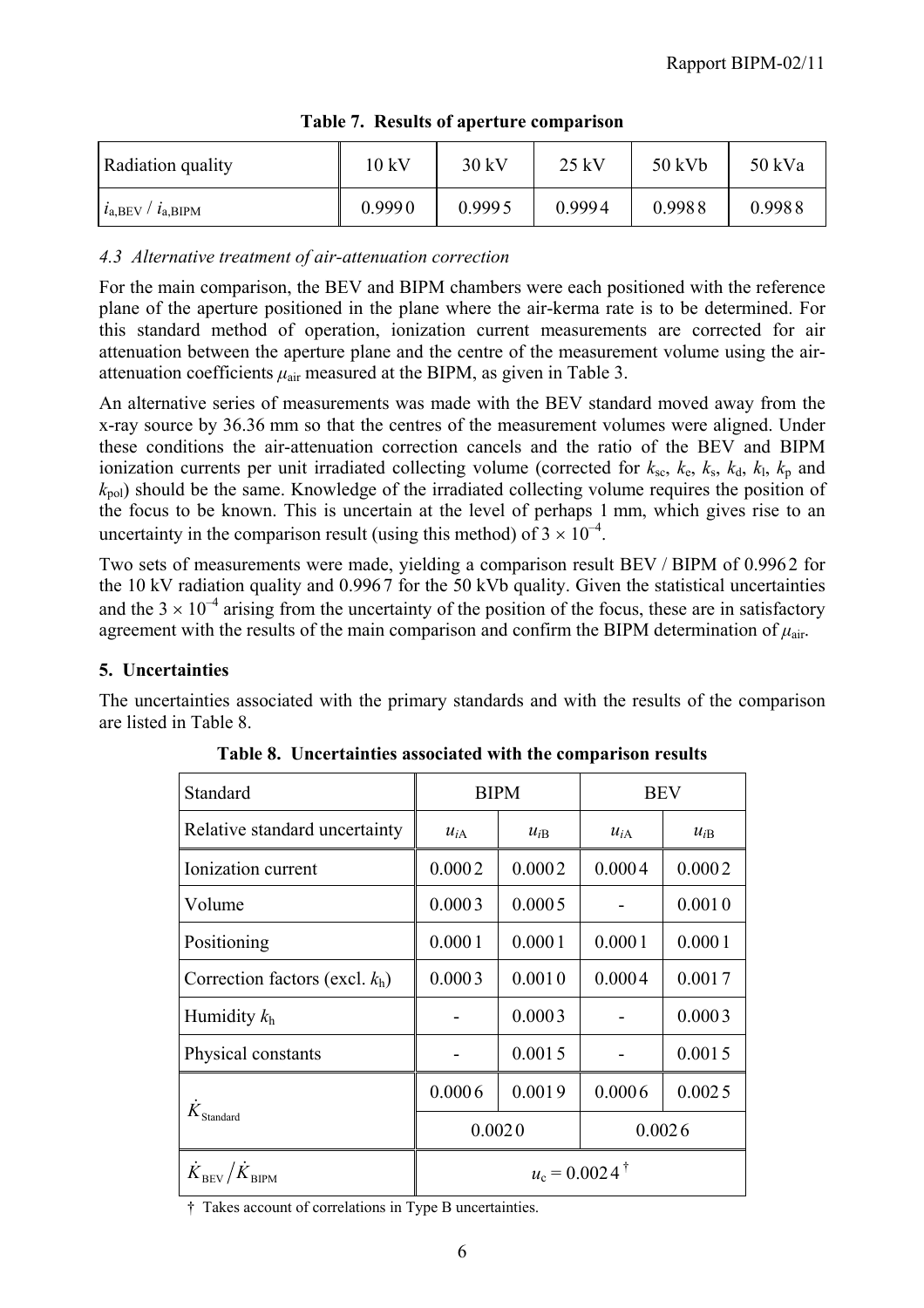The uncertainties associated with the measurement of the ionization current, with chamber positioning and with the attenuation and humidity corrections are those which apply to the measurements at the BIPM. These may be different from those in routine use for air-kerma rate determinations at the BEV. In particular, the air-attenuation correction at the BEV has a significantly larger uncertainty.

The relative combined standard uncertainty  $u_c$  of the ratio  $\dot{K}_{\text{BEV}}/\dot{K}_{\text{BIPM}}$  takes into account correlations in the type B uncertainties associated with the determination of the ionization current, the humidity correction and the physical constants. Correlations between the values for  $k_{\rm sc}$  are not taken into account, although these are derived from the same basic data.

#### **6. Results and discussion**

The comparison results are given in bold in Table 9. General agreement at around  $3 \times 10^{-3}$  is observed, or approximately 1.5 times the relative standard uncertainty. The results of the aperture comparisons (Table 7) explain around  $1 \times 10^{-3}$  of the difference between the standards. A slight trend with radiation quality is evident. Nevertheless, the standards can be considered to be in acceptable agreement.

| Radiation quality                      | $10 \text{ kV}$ | $30 \text{ kV}$ | $25$ kV | $\frac{150 \text{ kVb}}{50 \text{ kVa}}$             |  |
|----------------------------------------|-----------------|-----------------|---------|------------------------------------------------------|--|
| $\dot{K}_{\rm BEV}/\dot{K}_{\rm BIPM}$ |                 |                 |         | $0.9960$   $0.9959$   $0.9969$   $0.9972$   $0.9974$ |  |
| Using Burns [5]                        |                 |                 |         | $0.9966$   0.9963   0.9975   0.9976   0.9975         |  |

**Table 9. Comparison results**

More recent values for the correction factors  $k_{\rm sc}$  and  $k_{\rm e}$  have been calculated by Burns [4] using the Monte Carlo code EGSnrc [5], both for the BIPM standard and for the standard of the Országos Mérésügyi Hivatal (OMH), Hungary, which is of the same design as the BEV PKK standard. The results of these calculations are given in Table 10, which includes values for a new correction factor  $k<sub>fl</sub>$  arising from the re-absorption of fluorescence radiation generated by the argon content of the air inside free-air chambers (this effect was to some extent included in the original measurement of  $k_{\rm sc}$ ). Differences between the new and old values can give rise to relative changes in the absolute air-kerma rate determination of up to  $3 \times 10^{-3}$ . The net effect on the ratio of the BEV and BIPM standards is much smaller, as indicated in the final row of Table 9. These revised results show less of a trend with radiation quality. It should be noted, however, that neither laboratory has as yet adopted these new values.

A summary of the results of BIPM comparisons of air-kerma standards for low-energy x-rays, including the present comparison, is presented in Figure 1.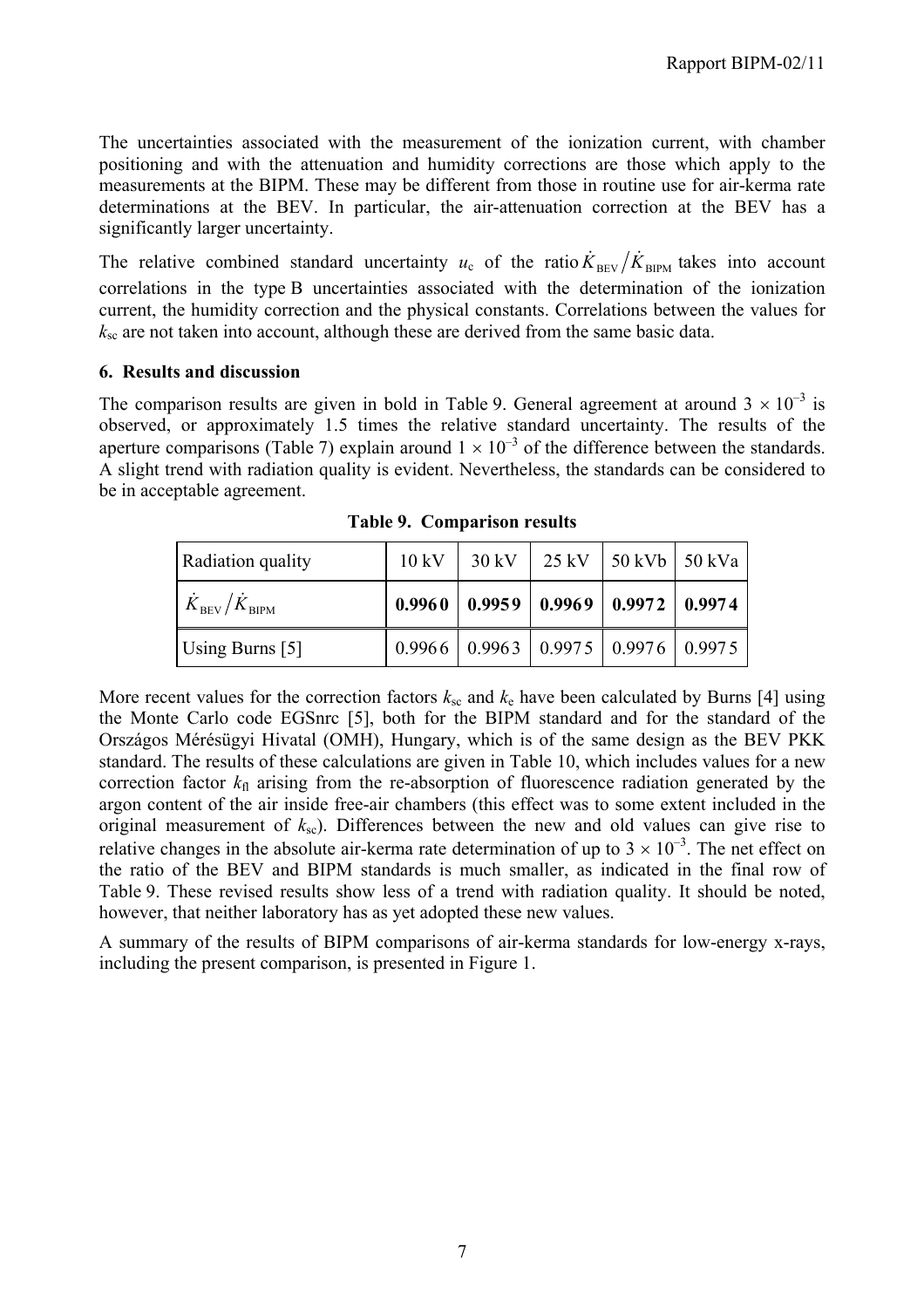| Radiation quality       | 10 kV  | 30 kV  | $25$ kV | 50 kVb | 50 kVa |
|-------------------------|--------|--------|---------|--------|--------|
| <b>BIPM</b> standard    |        |        |         |        |        |
| $k_{\rm e}$             | 1.0000 | 1.0000 | 1.0000  | 1.0000 | 1.0000 |
| $k_{\rm sc}$            | 0.9962 | 0.9973 | 0.9974  | 0.9978 | 0.9980 |
| $k_{\rm fl}$            | 0.9947 | 0.9966 | 0.9967  | 0.9978 | 0.9983 |
| <b>BEV PKK</b> standard |        |        |         |        |        |
| $k_{\rm e}$             | 1.0000 | 1.0000 | 1.0000  | 1.0001 | 1.0003 |
| $k_{\rm sc}$            | 0.9970 | 0.9979 | 0.9980  | 0.9983 | 0.9985 |
| $k_{\rm fl}$            | 0.9951 | 0.9968 | 0.9970  | 0.9980 | 0.9985 |

**Table 10. Values for correction factors calculated by Burns [5]† .**

 $\dagger$  The type A uncertainties associated with the stated values are less than  $1 \times 10^{-4}$ . The type B uncertainties have yet to be evaluated rigorously, but approximate values are:  $5 \times 10^{-4}$  for  $k_{\text{sc}}$ ,  $7 \times 10^{-4}$  for  $k_{\text{fl}}$  and less than  $2 \times 10^{-4}$  for  $k_{\text{e}}$ .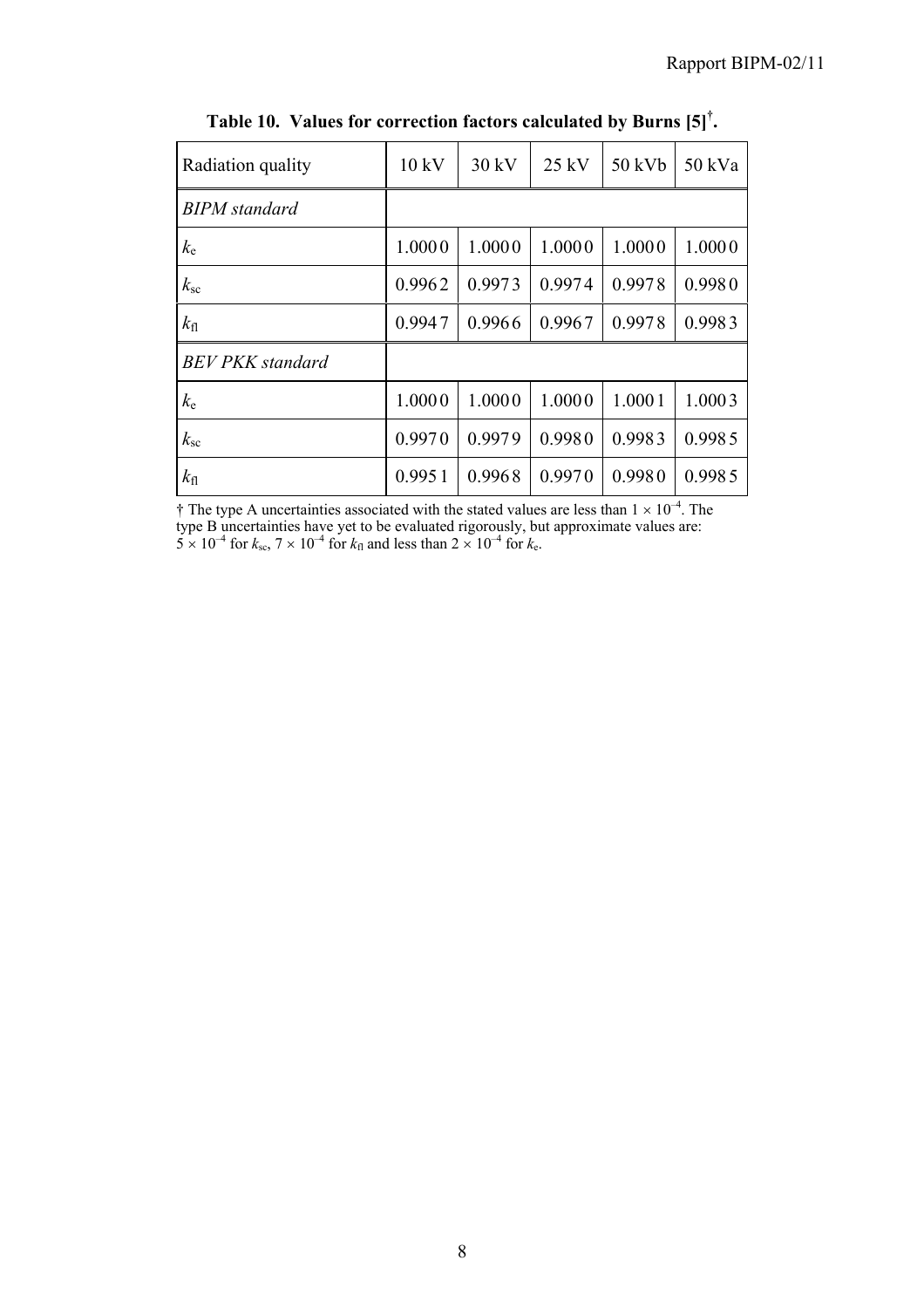# **References**

[1] BIPM, Qualités de rayonnement, CCEMRI(I), 1972, R15.

[2] BOUTILLON M., HENRY W.H. and LAMPERTI P.J., Comparison of exposure standards in the 10-50 kV x-ray region, *Metrologia*, 1969, **5**, 1-11.

[3] BOUTILLON M., Measurement conditions used for the calibration of ionization chambers at the BIPM, 1996, *Rapport BIPM*-96/1.

[4] BURNS D.T., Free-air chamber correction factors for electron loss, photon scatter fluorescence and bremsstrahlung, 2001, CCRI(I)/01-36 rev.

[5] KAWRAKOW I AND ROGERS D W O, The EGSnrc code system: Monte Carlo simulation of electron and photon transport, *NRCC Report* PIRS-701 (National Research Council of Canada).